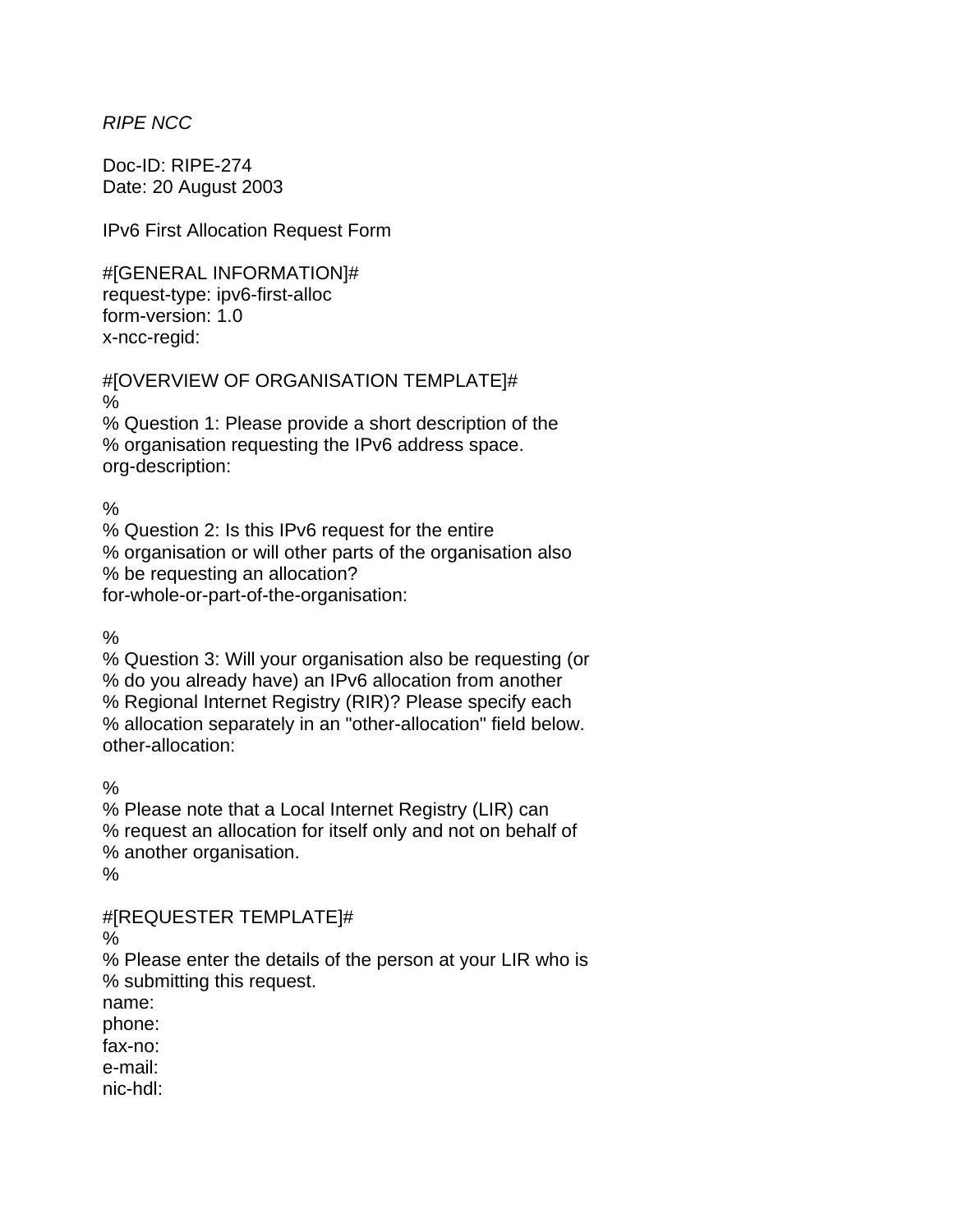## #[IPv6 ALLOCATION USAGE PLAN]#

%

% Prefix When Used % Length Immediate 1yr 2yr Purpose subnet:

#[DATABASE TEMPLATE(S)]#

%

% Please fill in the necessary details below so that the

% Hostmaster can create an inet6num object after allocating

% a block to you. If it is necessary to create a maintainer object

% please include that template too.

inet6num:

netname:

descr: Provider Local Registry

descr: \*specify the name of the LIR's organisation\*

country: \*specify the country code\*

admin-c: \*insert nic-handle of administrative contact\*

tech-c: \*insert nic-handle of technical contact\*

status: ALLOCATED-BY-RIR

mnt-by: RIPE-NCC-HM-MNT

mnt-lower: \*specify mntner name here\*

notify: \*specify e-mail address\*

changed: hostmaster@ripe.net

source: RIPE

mntner: \*specify mntner name here\*

descr: \*descriptive comments\*

admin-c: \*insert nic-handle of administrative contact\*

tech-c: \*insert nic-handle of technical contact\*

upd-to: \*specify e-mail address\*

mnt-nfy: \*specify e-mail address\*

auth: \*specify authorisation\*

mnt-by: \*specify mntner name here\*

referral-by: RIPE-DBM-MNT

changed: hostmaster@ripe.net

source: RIPE

#[REQUIRED INFORMATION]#

%

% 1. IPv6 address space is allocated to LIRs according to

% policies set by the RIPE community.

%